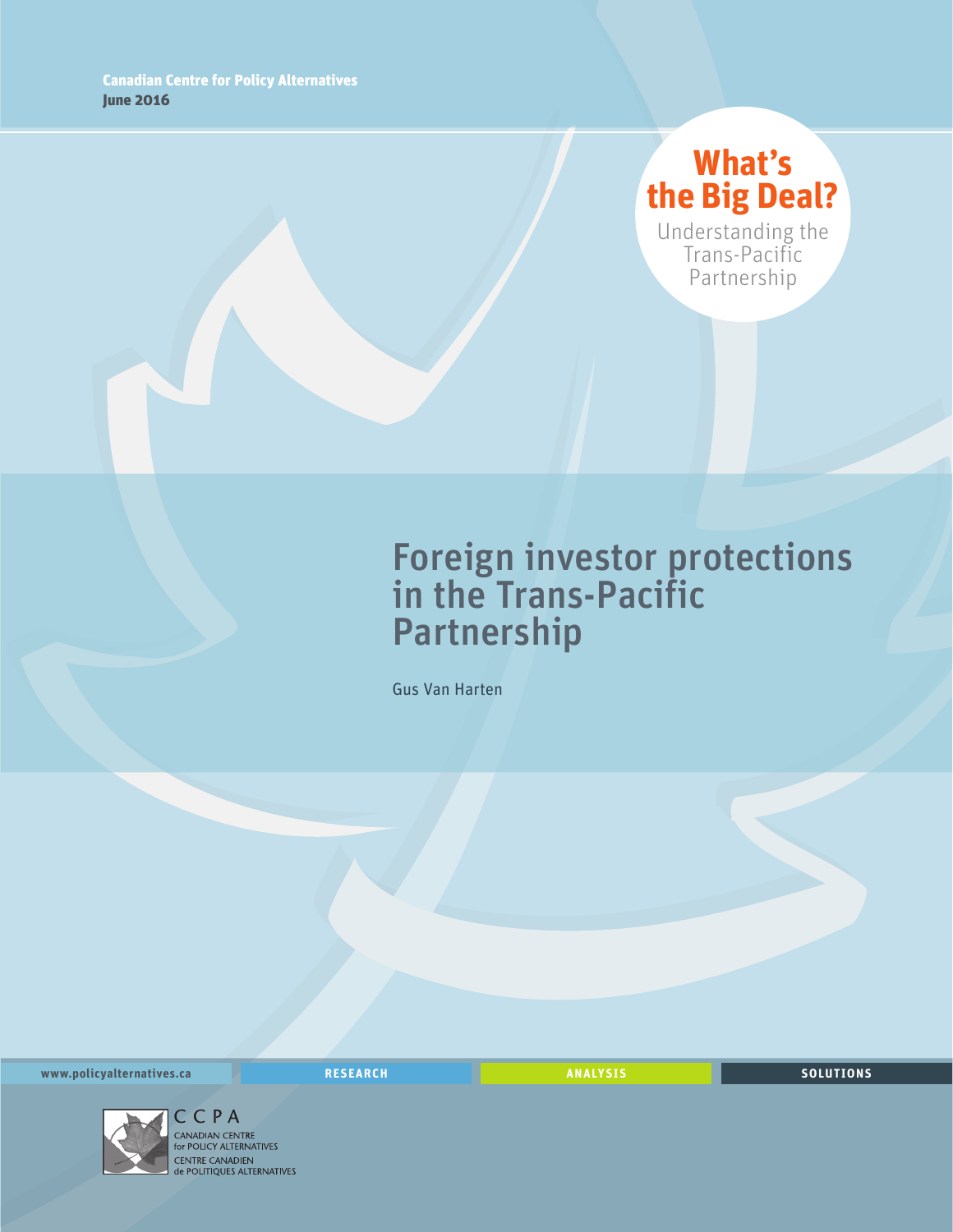

CCPA CANADIAN CENTRE **EXEMPLIER CERVINE**<br>for POLICY ALTERNATIVES **CENTRE CANADIEN** de POLITIQUES ALTERNATIVES

#### **ISBN 978-1-77125-290-4**

This report is available free of charge at www. policyalternatives.ca. Printed copies may be ordered through the CCPA National Office for \$10.

#### **Please make a donation...**

**Help us to continue to offer our publications free online.**

With your support we can continue to produce high quality research—and make sure it gets into the hands of citizens, journalists, policy makers and progressive organizations. Visit www.policyalternatives.ca or call 613-563-1341 for more information.

The CCPA is an independent policy research organization. This report has been subjected to peer review and meets the research standards of the Centre.

The opinions and recommendations in this report, and any errors, are those of the authors, and do not necessarily reflect the views of the funders of this report.



#### **About the author**

Gus Van Harten is a professor at Osgoode Hall Law School of York University. Previously he was a faculty member in the Law Department of the London School of Economics. He specializes in international investment law and administrative law. His books include Sold Down the Yangtze: Canada's Lopsided Investment Deal with China (Lorimer, 2015); Sovereign Choices and Sovereign Constraints: Judicial Restraint in Investment Treaty Arbitration (Oxford U Press, 2013); and Investment Treaty Arbitration and Public Law (Oxford U Press, 2007). Most of his academic studies are freely available at http://ssrn.com/author=638855.

#### **Acknowledgements**

The author is grateful for the editorial comments from Scott Sinclair and Stuart Trew. This report draws on underlying research that was supported financially by Canada's Social Sciences and Humanities Research Council of Canada, the Law Commission of Ontario, and Osgoode Hall Law School of York University. The author received no payment or other financial benefit for writing this report.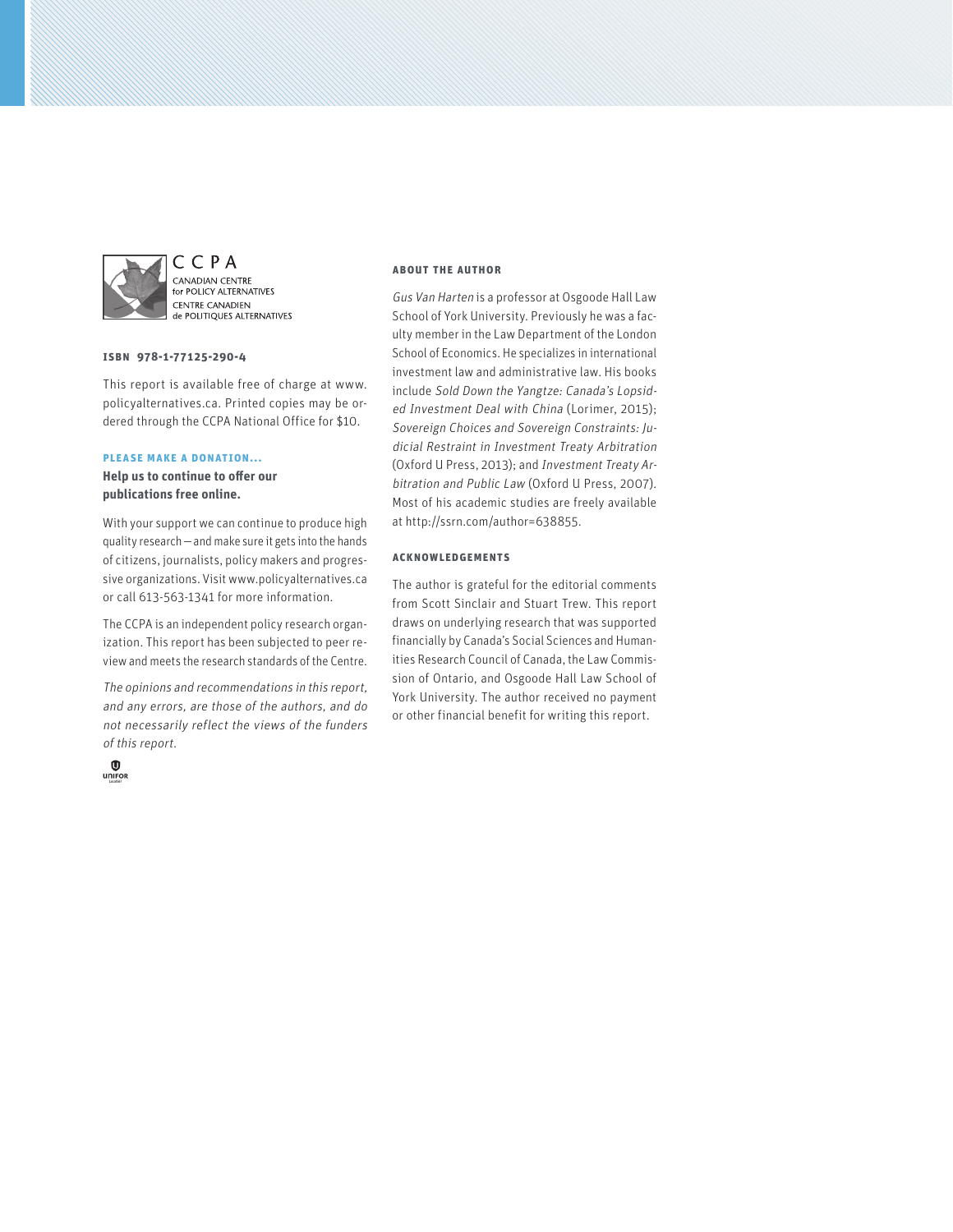# **[Foreign investor protections in the Trans-Pacific Partnership](#page-4-0)**

- [Extraordinary investor protections, high public costs](#page-4-0)
- [Protection beyond domestic law and other areas of international law](#page-6-0)
- [Who has benefited financially from ISDS?](#page-9-0)
- [The TPP goes beyond NAFTA](#page-12-0)
- [The TPP would make it harder to regulate the financial sector](#page-14-0)
- [Not fair, not independent](#page-16-0)
- [The price tag on democracy and regulation](#page-17-0)
- **[Notes](#page-17-0)**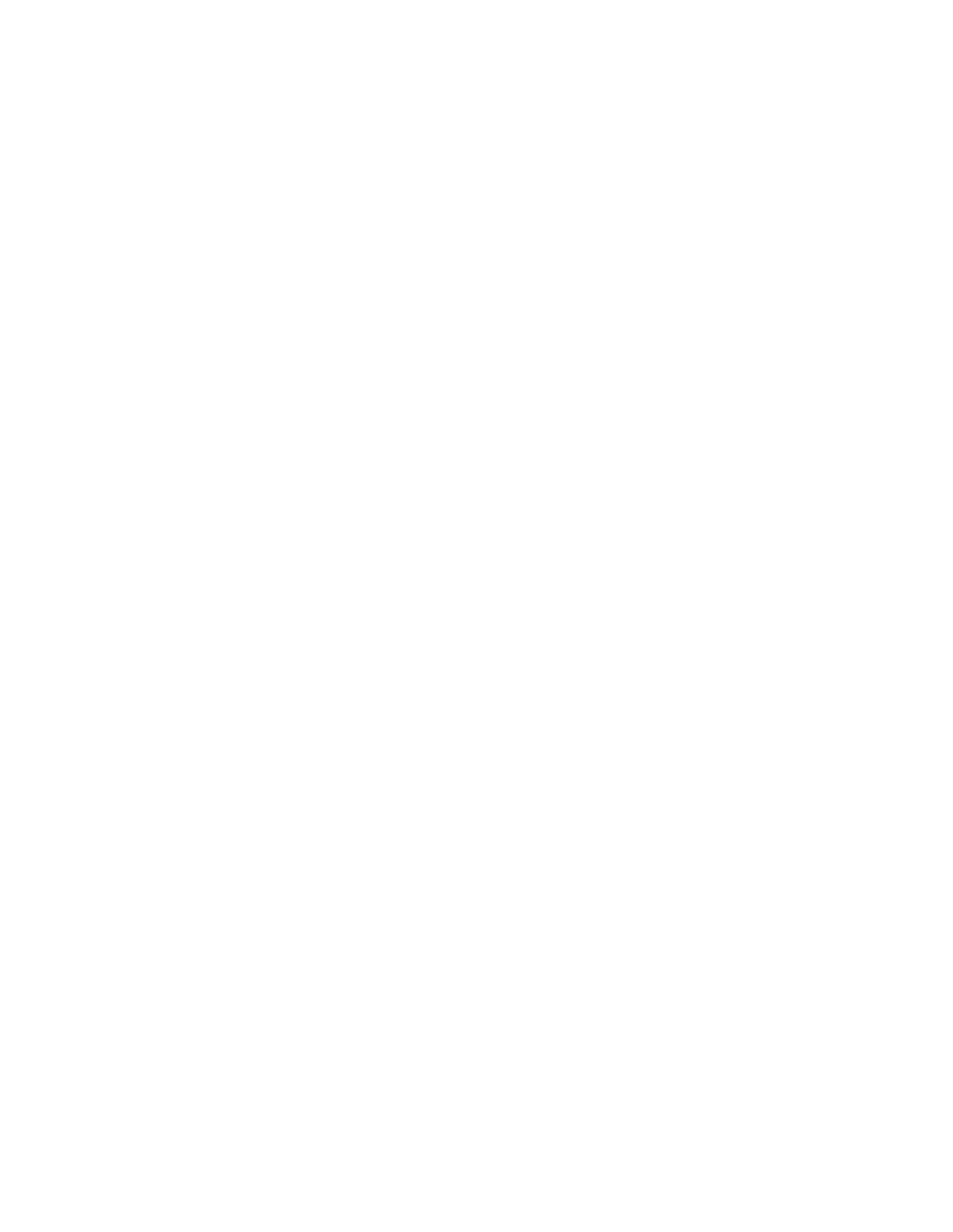# <span id="page-4-0"></span>Foreign investor protections in the Trans-Pacific Partnership

# **Extraordinary investor protections, high public costs**

Like most of Canada's trade agreements, but unlike the World Trade Organization's multilateral trade agreements, the Trans-Pacific Partnership (TPP) would give foreign investors special rights to protect their assets by suing countries for compensation when they are affected by laws, regulations, and other decisions that the foreign investor thinks are unfair. Nothing like these rights exists for other actors in international law, whether they are other foreign nationals, domestic investors, or citizens—even in the most extreme situations of mistreatment.

Why should foreign investors have this special status and, in effect, a generous public subsidy for assuming economic risks of democracy and regulation that apply to everyone? Promoters of agreements like the TPP often assert that foreign investors need special protection for one or another reason, but in my experience the assertions do not come, as they should, with compelling evidence of a corresponding benefit for the public.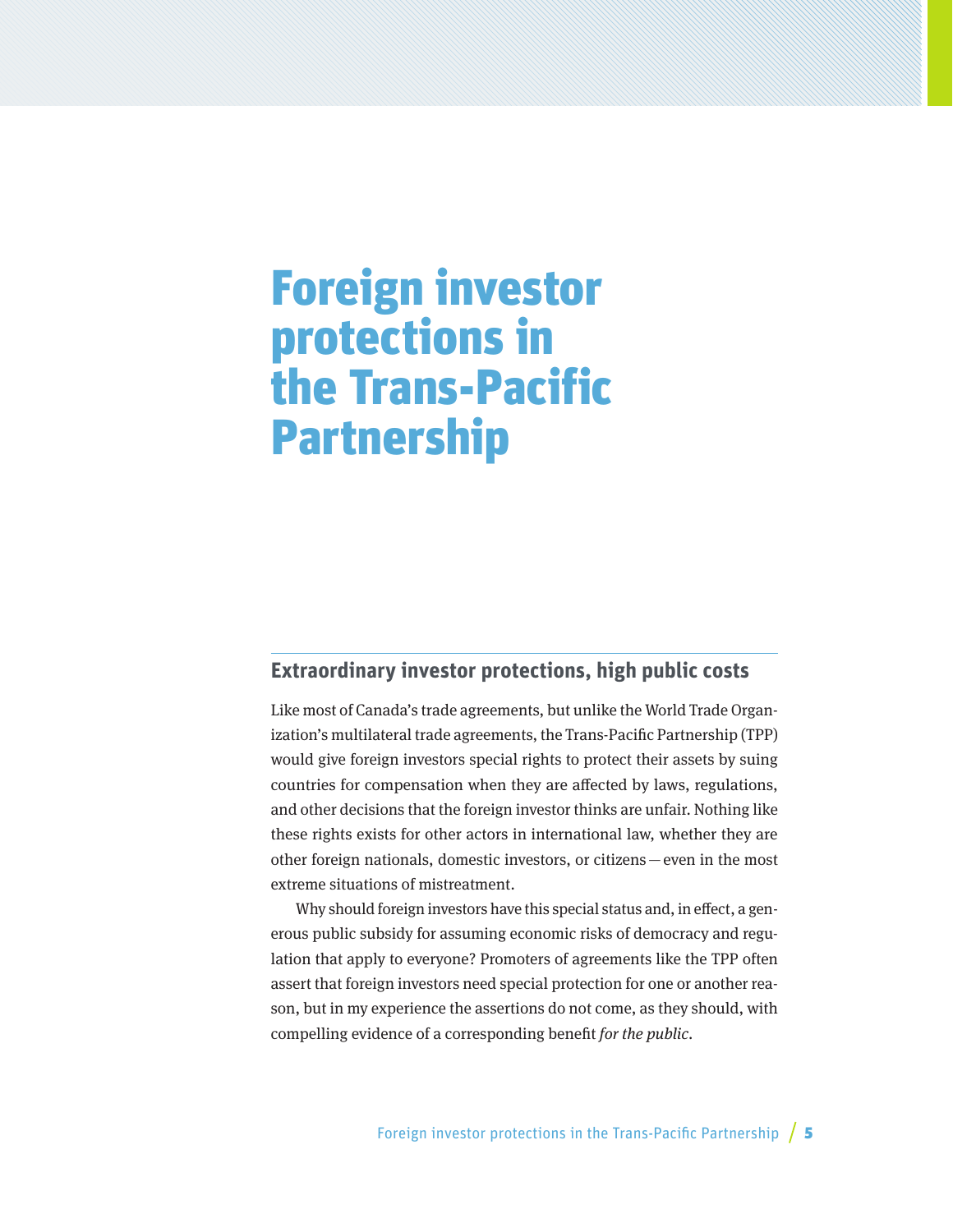#### What is investor–state dispute settlement (ISDS)?

"The investor-state dispute settlement (ISDS) mechanism is a non-judicial 'arbitration' process that is used to protect rights and privileges of foreign investors under trade and investment agreements such as NAFTA and the proposed Trans-Pacific Partnership. Foreign investors are not required to try to resolve a complaint through the domestic courts of the host country before launching an ISDS claim and they do not need to seek consent from their home government.

"Multinational companies have used ISDS to challenge a wide range of laws, regulations, and policies, including measures related to public health, environmental protection, financial regulation, and resource management. The risk of an ISDS claim can also give foreign investors a powerful tool to deter policies they don't like.

"ISDS cases are usually decided by tribunals of three members: one chosen by the foreign investor, one by the challenged government, and the third by mutual agreement or, failing that, by an outside appointing authority. Tribunal decisions are subject to limited or no review in any court, whether domestic or international. Yet their awards of public compensation to foreign investors are directly enforceable in domestic courts.

"Since the mid-1990s, when ISDS was included in NAFTA and many other agreements, its use has soared from virtually no known cases to about 50 cases annually today. Canada has been sued 39 times under NAFTA's ISDS process, nearly always by U.S. investors, and has paid over \$190 million in compensation in known awards or settlements. This record makes Canada the most-sued developed country in the world. The number of ISDS claims and the amount of ordered compensation continues to grow worldwide."

Canadian Centre for Policy Alternatives

Foreign investors have used their special rights to attack legitimate laws and policies in Canada as well as other countries. Prominent cases include the Philip Morris challenges to anti-tobacco measures in Australia and Uruguay, the Pac Rim claim against mining restrictions in water-stressed El Salvador, and the Vattenfall claim against Germany's nuclear phase-out, for example.

In Canada, foreign investors—and the lawyers, sitting as arbitrators, who decide the investors' claims—have used similar provisions in NAFTA in expansive or dubious ways. Examples include the Lone Pine Resources challenge to fracking restrictions in Quebec, the Clayton/Bilcon claim against an environmental assessment process in Nova Scotia, the Mobil Investments/Murphy Oil challenge to the regulatory structure for offshore oil development in Newfoundland and Labrador, the Eli Lilly claim against federal court decisions on Canadian patent law, the S.D. Myers challenge to a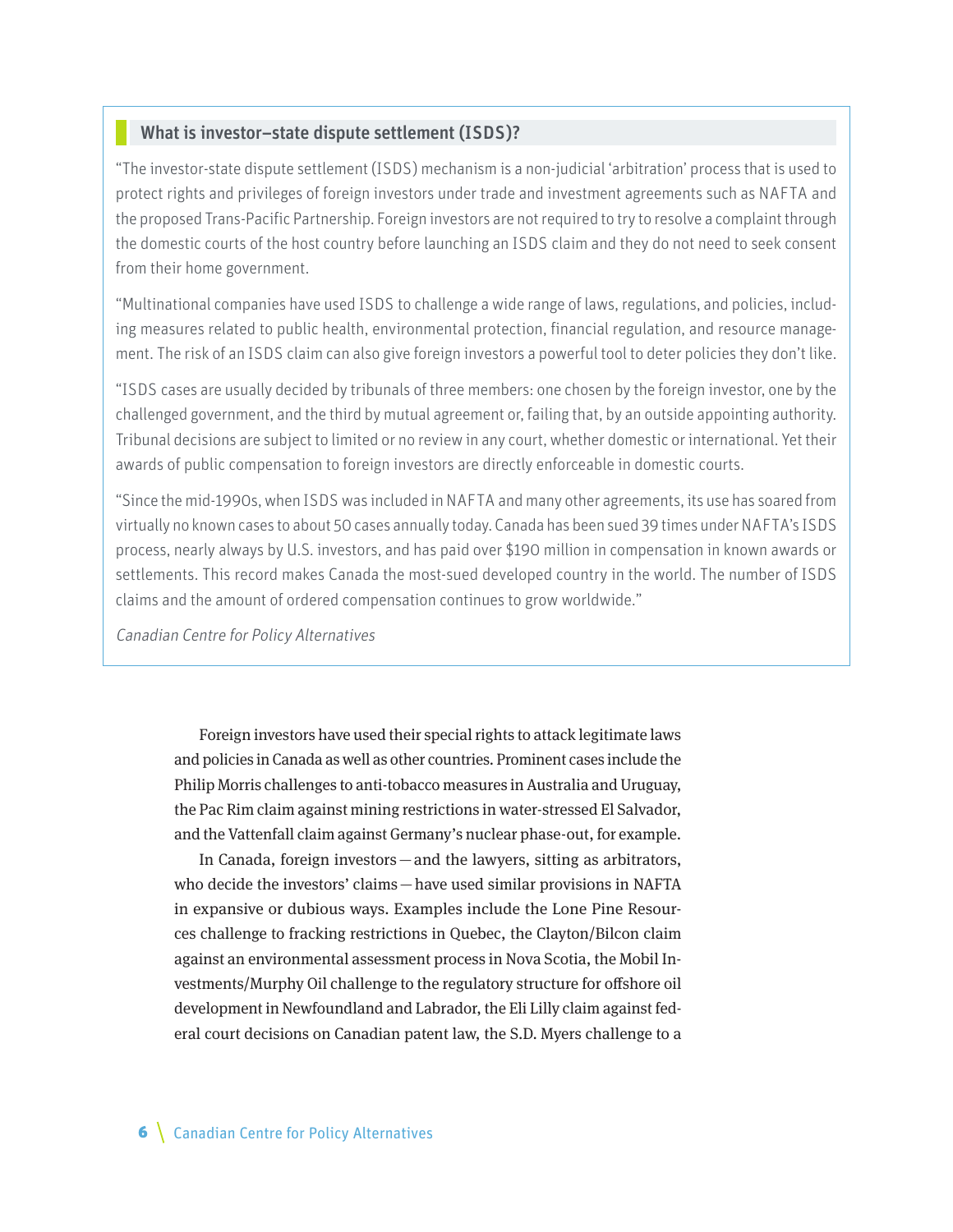#### <span id="page-6-0"></span>In what areas have investors sued countries?

Foreign investors have invoked their special rights in many areas of public decision-making, but some areas are more prominent than others. In a study of 196 ISDS claims by foreign investors, 34 cases were found to have involved conflicts over natural resources including oil and gas, gold, lumber, fisheries, and water.<sup>2</sup>

A total of 40 cases arose from government decisions on health or environmental protection. The health theme was evident in cases involving health insurance, drinking water, food safety, pharmaceuticals, pesticides regulation, and anti-tobacco measures. The environmental theme involved decisions about water, land and biodiversity conservation, pollution control, mining remediation, hazardous waste disposal, and liability for environmental contamination.

A smaller number of cases involved planning or approvals decisions by local governments. Other common themes included the administration of justice, taxation, economic policy, and financial regulation.

> federal ban on PCB waste exports (after the U.S. briefly allowed PCB waste imports), and the Ethyl claim against a federal ban on a gasoline additive.<sup>1</sup>

> In these NAFTA cases, foreign investor rights were used to challenge and seek public compensation for good faith decisions that emerged from democratic or court processes in Canada. With the TPP, many more such claims will become possible, even if the sued country (the "respondent state") has already successfully defended against a very similar ISDS claim in the past.

> In short, the TPP's rights for foreign investors carry major risks for voters and taxpayers in TPP countries while delivering unjustified benefits, at significant public expense, to foreign investors. As I explain later, the financial benefits of these foreign investor rights have thus far gone overwhelmingly to very large multinationals and very wealthy individuals.

# **Protection beyond domestic law and other areas of international law**

There is a simple reason why ISDS lawyers have encouraged foreign investors to use treaties like the TPP to attack countries' decisions, even at a potentially high cost in legal and arbitration fees for both the foreign investor and the sued country. The reason is that the treaties give advantages for foreign investors that are not available to them, or to anyone else, in domestic law and other areas of international law.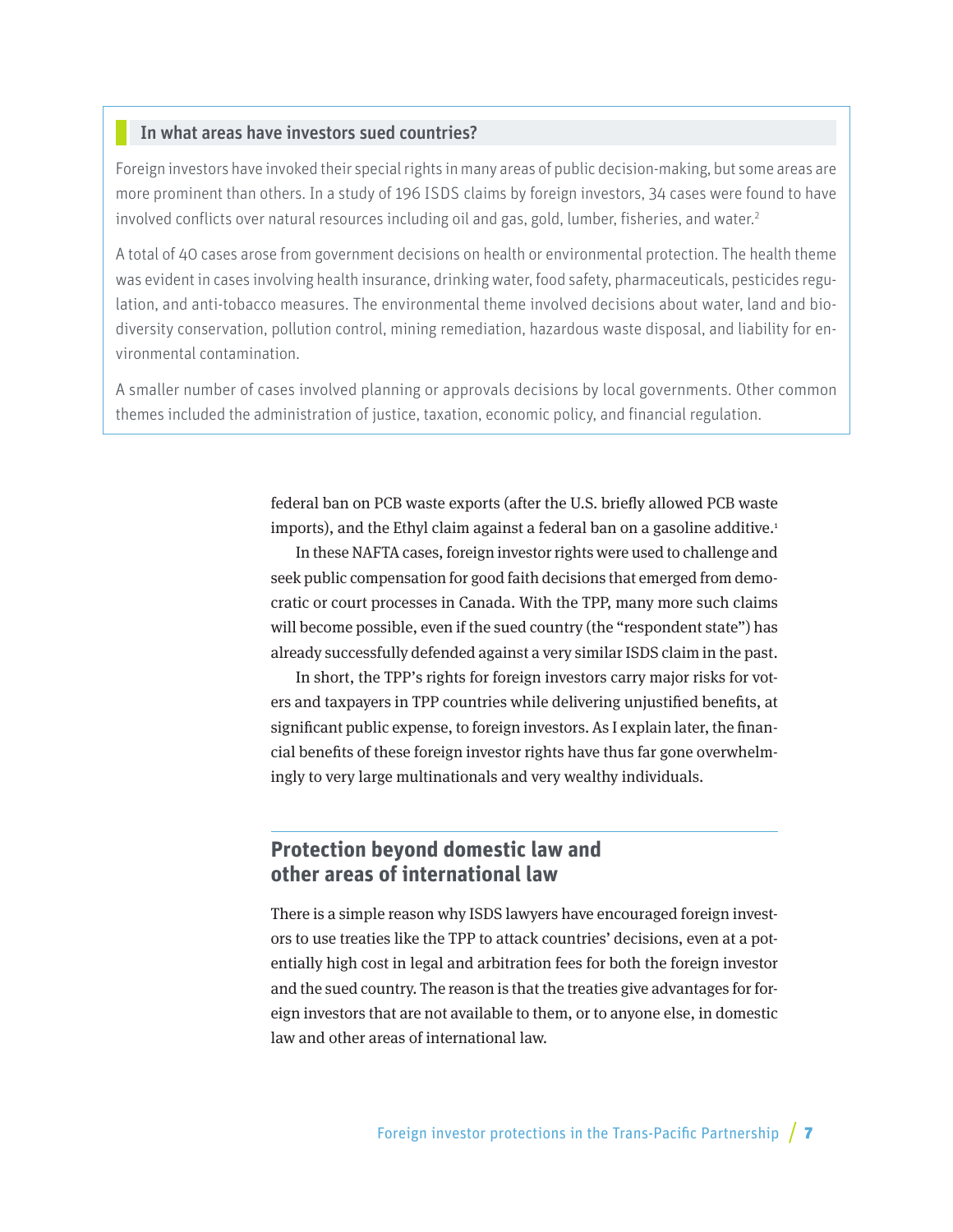The following list illustrates some of the special legal benefits that ISDS provides for foreign investors and, in turn, how it privilege foreign investors over everyone else:3

- There is no right of a government or any other affected party to bring a claim against a foreign investor in ISDS. Instead, foreign investors have been granted the most powerful rights and protections that exist for any private actor in international law, without any corresponding and actionable duties to respect labour standards, the environment, public health, anti-corruption rules, etc.
- Foreign investors can challenge directly any decision of a country—even by its highest legislature, government body, or court—at the international level. Typically, international disputes are resolved among countries and their governments, as at the World Trade Organization (WTO), for example.
- Foreign investors can be awarded uncapped amounts of compensation as the primary remedy for sovereign conduct that is deemed by the arbitrators to have been unlawful. This is an extraordinarily powerful and highly unusual aspect of the treaties. It can create major challenges for legislatures and governments attempting to plan for the cost of their decisions. In effect, corporate lawyers and lobbyists working for foreign investors can use this aspect of ISDS to put an unknown price tag on proposed law or other decision when a deep-pocketed foreign investor objects to the proposal.
- There is no general doctrine of deference or balancing in the ISDS arbitrators' review of legislatures and courts, in contrast to the domestic law of Canada and other countries such as France, the United Kingdom, and the United States. These doctrines of deference or balancing were developed historically to accommodate the role of legislatures as elected bodies and the role of governments in dealing with complex or urgent policy questions.
- The provisions that describe the rights and protections of foreign investors—such as "fair and equitable treatment" or "indirect expropriation" or "de facto discrimination" —are very broadly worded. As a result, they give immense power to the lawyers who sit as arbitrators and decide foreign investor claims. The core power of the arbitrators is to interpret the ambiguous rights and to award public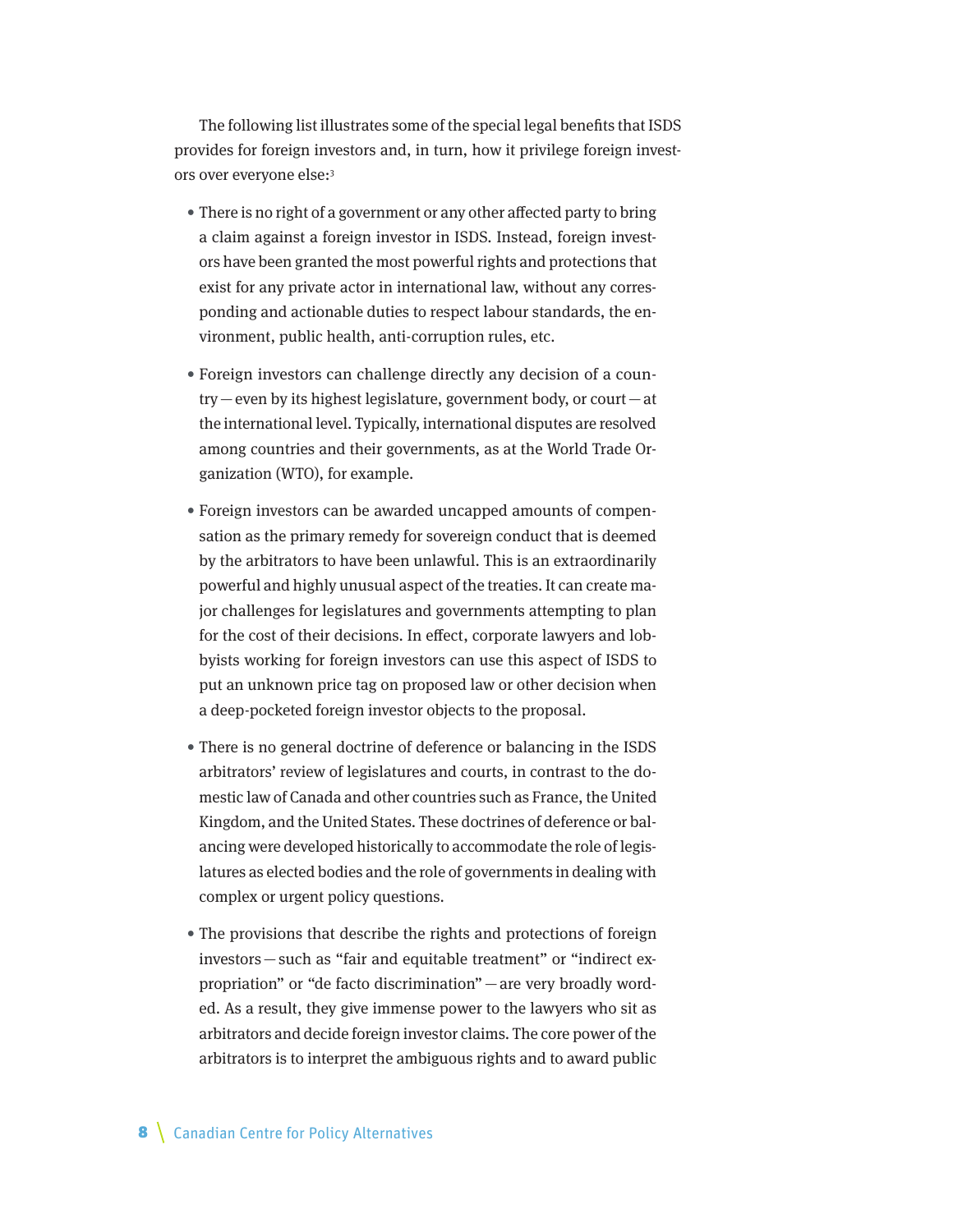money to foreign investors, with no monetary cap on the amounts that can be awarded. In past cases, the amounts that countries have been ordered to pay have ranged from tens of thousands to billions of dollars per case.

- The foreign investor directly controls or influences half of the makeup of the arbitration tribunal's membership. Normally, judges would be appointed by a public body and as a part of a publicly accountable process.
- The lawyers appointed as arbitrators in each case, especially the "core" arbitrators who have been appointed over and over, stand to profit from their own decisions. Because they do not have secure tenure and are paid a (lucrative) daily or hourly rate, the arbitrators have an evident interest to encourage claims, which can be brought only by one side (the foreign investors), and to stretch out the proceedings. Due to the absence of conventional safeguards of judicial independence, a range of conflicts of interest arise in the system, typically favouring deep-pocketed potential claimants, i.e., multinational companies and very wealthy individuals.
- There is no opportunity  $-\text{or}$  a very limited opportunity depending on the rules under which a foreign investor chooses to bring the ISDS claim—for review of the arbitrators' decisions in any court, whether domestic or international. Instead, review of the arbitrators' awards is done on limited grounds by another tribunal of for-profit arbitrators or by a domestic court in a place that is typically chosen by the arbitrators themselves. In this way, the power of the arbitrators over public money is de-linked from the courts as well as legislatures and governments.
- The arbitrators' awards are widely enforceable against a country's assets located in other countries. Corporate lawyers have adopted creative strategies to chase assets in this context by attempting to seize warships, public art on loan to foreign galleries, or cultural properties—let alone more conventional commercial assets such as money owed by the customers of a country's state-owned companies.
- No right of "standing" is allowed in ISDS arbitration proceedings for other affected parties, besides the foreign investor and the state's national government. For a legal proceeding to be fair, all parties whose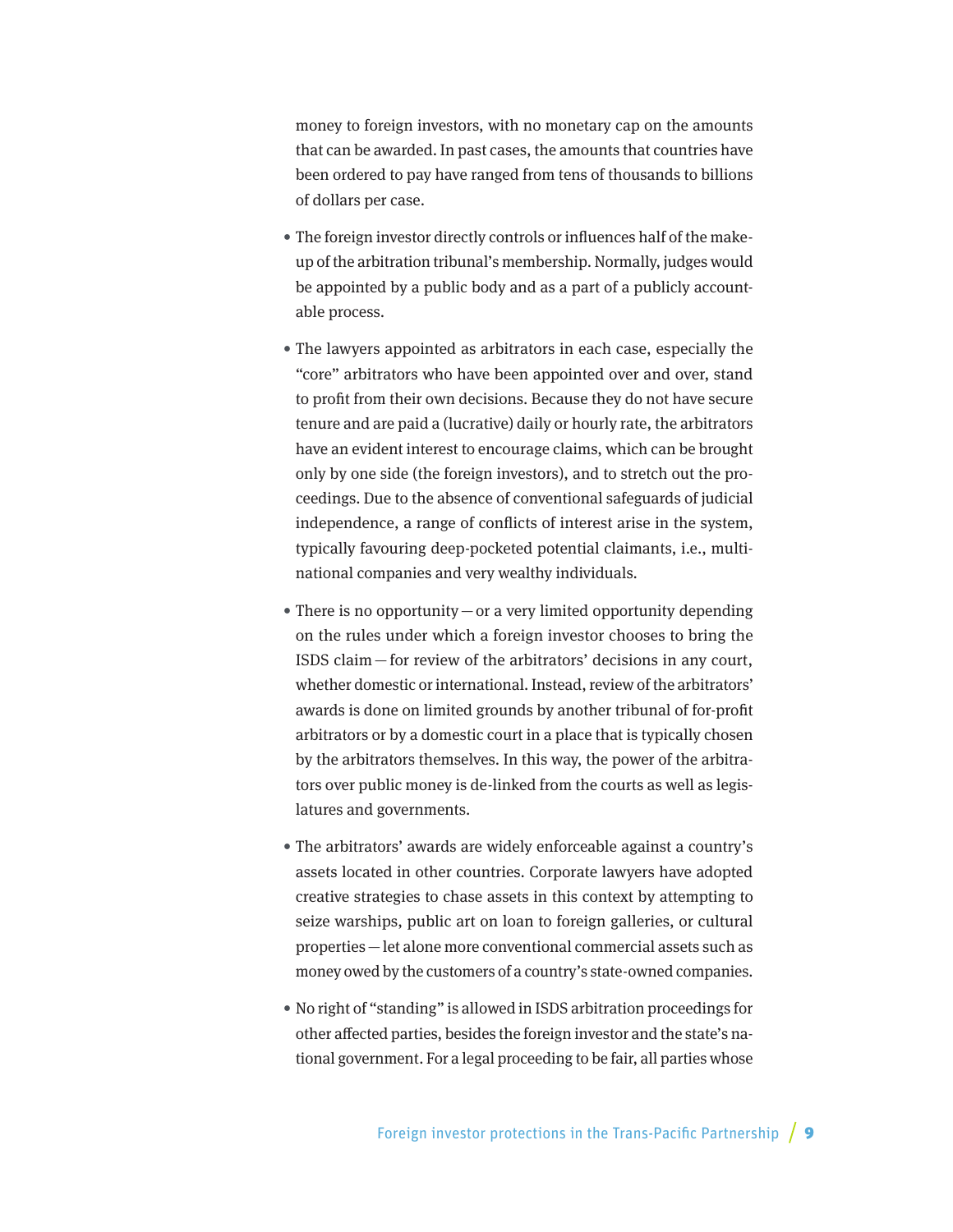<span id="page-9-0"></span>legal interests are affected by the process should be given a right of standing to the extent of their interest.

• There is no requirement for a foreign investor to use a country's domestic courts before resorting to ISDS, no matter how fair and independent the domestic courts are. This anomalous situation arises because the TPP does not apply the usual requirement in international law that a foreign national must go to a country's own courts first, where they are reasonably available and offer justice, before bringing an international claim against the country. Thus, implicitly, agreements like the TPP operate from the position that the courts in all countries cannot be relied on to protect foreign investors. Foreign investors are not required to use the courts, or even to demonstrate that the courts are inadequate in some way, before bringing an ISDS claim. Yet the courts in Canada and many other countries are clearly more independent and more fair than ISDS itself.

To repeat, in these and other ways, the TPP gives special privileges to foreign investors. No other system of international protection, beyond other trade and investment agreements that allow for ISDS, comes close to delivering such a powerful legal position for anyone, even in the most extreme situations of mistreatment. By adding to existing agreements that cover far fewer foreign-owned assets, the TPP would vastly expand this lopsided arrangement in which the largest and wealthiest actors in society are given special access to public compensation for risks that apply to everyone and against which no one else has these special protections.

# **Who has benefited financially from ISDS?**

Overwhelmingly, the foreign investors that have benefited financially from the rights in agreements like the TPP have been very large companies and very wealthy individuals. Some of these individuals have used legal manoeuvres to make themselves legally "foreign" in order to sue their own country.

To illustrate, in a recent study it was found that over 90% of ordered compensation in foreign investor claims against countries went to corporations with over US\$1 billion in annual revenue—most had over US\$10 billion—or to individuals with over US\$100 million in net wealth.4 The distribution of ordered compensation, by size and wealth of claimant, is indicated in Figure 1.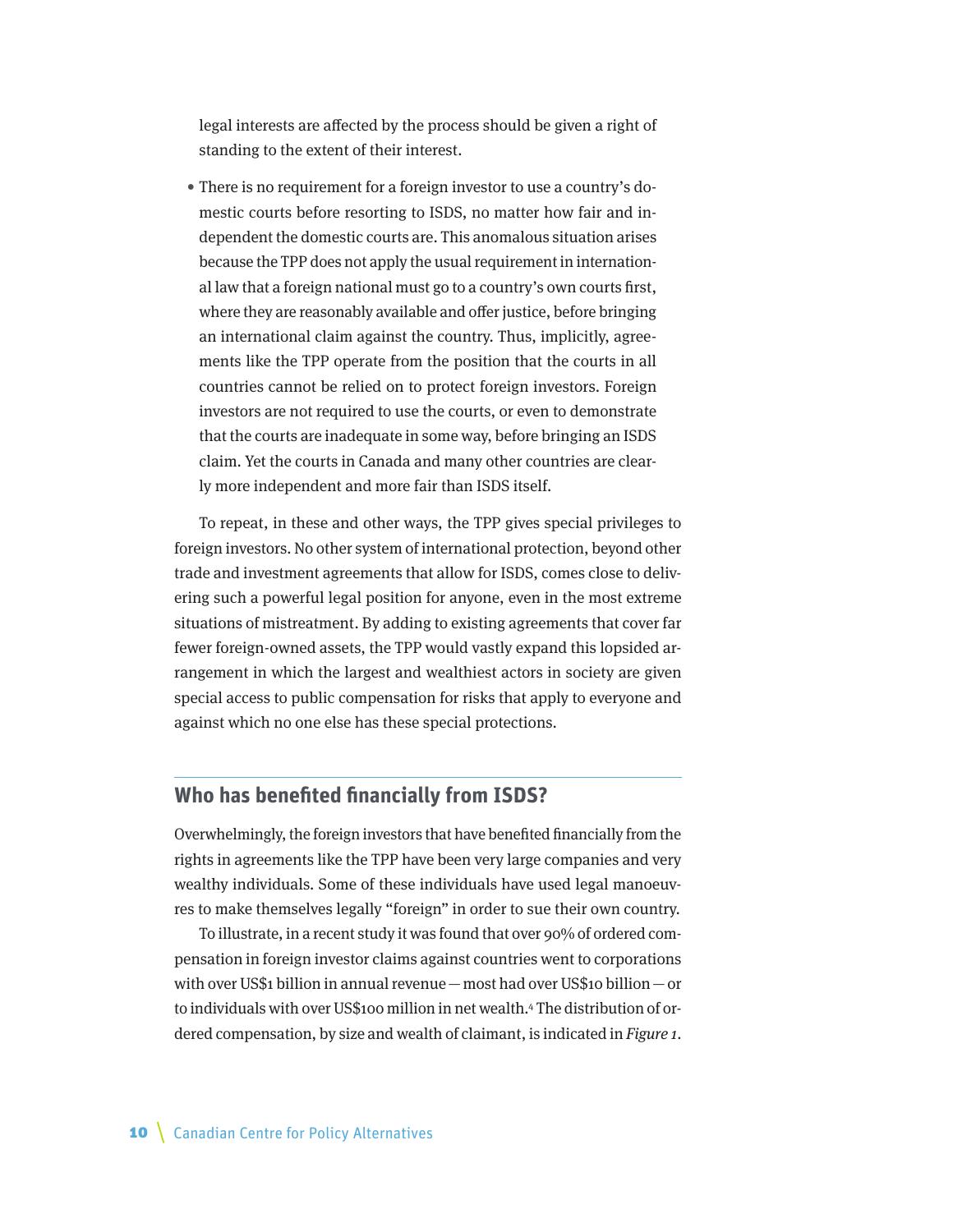#### **Figure 1** Compensation by Size/Wealth of Claimant



By following the money in this way, we find that the clearest financial impact of foreign investor rights has been to require billions of dollars in public money to be paid to multinationals and the very wealthy. For other foreign investors, the money typically spent on lawyers and arbitrators, whose fees amount to about \$8 million per case on average, appeared to outpace any financial award to the investor, even in cases where compensation was awarded.5 Accounting for the factor of legal and arbitration fees, the ISDS system has greatly enriched investment lawyers and arbitrators, who have earned well over \$1 billion in fees.

Figure 2 gives an approximate sense of the financial winners and losers in known ISDS cases, measured by ordered compensation and adjusted for estimated fees paid to lawyers, arbitrators, and other professionals in ISDS.

Looking at another measure, the success rates of the largest multinationals—with over \$10 billion in annual revenue—has greatly exceeded those of other foreign investors in known ISDS arbitrations. In 71% of the 48 cases they initiated, these companies were successful in having their claim heard and in arguing that the respondent country had violated one or more of their investment treaty rights. In contrast, the success rate for other foreign investors across the 166 ISDS cases they brought was 42%.

Perhaps most troubling is the pressure that ISDS allows foreign investors to put on governments behind the scenes. Governments in Canada have responded to the threat of NAFTA ISDS lawsuits from U.S. investors by de-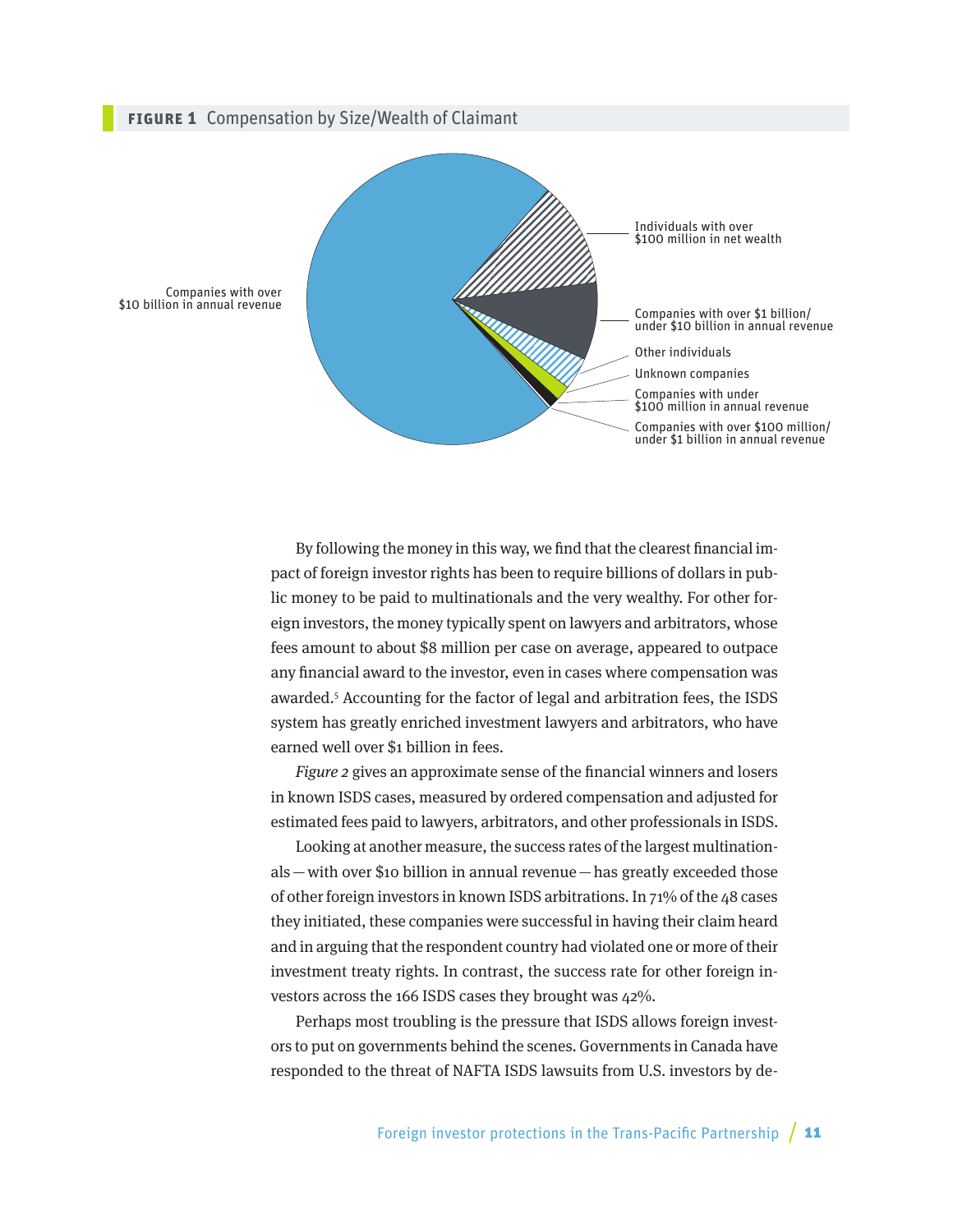

**Figure 2** Financial Winners and Losers from Foreign Investors' Special Rights (Billions of USD)

veloping processes to vet regulatory proposals internally. In a study of the impact of ISDS for environmental decision-making in Canada (based on confidential interviews with government officials, especially in Ontario), it was found that government ministries have changed their decision-making in order to account for ISDS and other trade litigation risks, that government lawyers play a key role in assessing the risks, and that a ministry's concern for the risks was more acute after the ministry was drawn into a NAFTA case, although institutional learning about ISDS also appeared variable and intermittent.<sup>6</sup> Officials typically declined to discuss specific cases, but referred occasionally to situations in which ISDS or other trade concerns were considered and, in some cases, where they led to changes to a proposal.

The findings indicate that governments have changed their decisionmaking in favour of foreign investors in order to avoid financial and political risks of ISDS, apparently at the expense of anyone who has a conflicting interest. Yet, for various reasons, we clearly do not have a full picture of the impacts of ISDS on governments, even with extensive investigative research.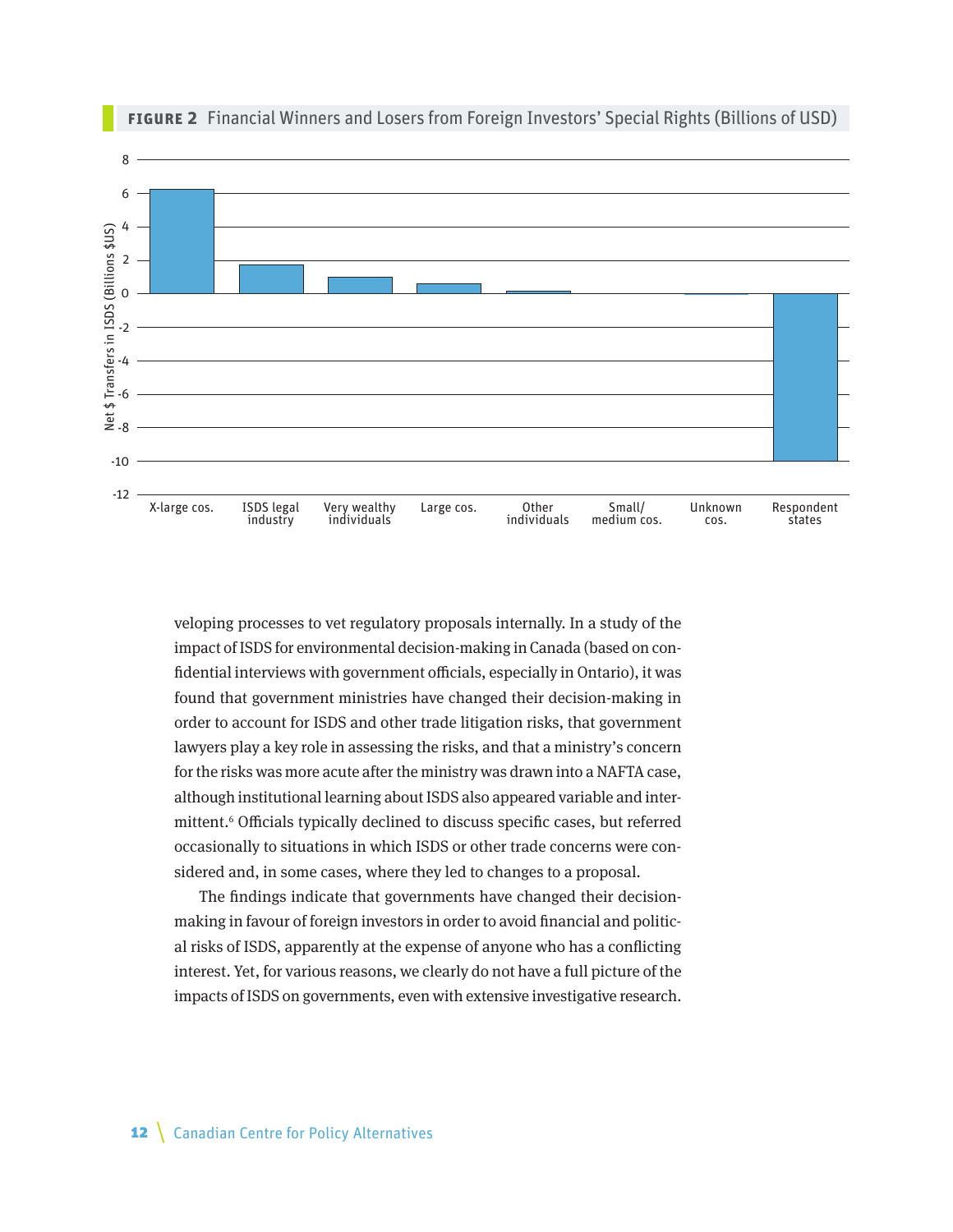## <span id="page-12-0"></span>**The TPP goes beyond NAFTA**

The TPP's rights for foreign investors mimic other trade and investment agreements, but they also go beyond such agreements. First, the TPP would expand vastly the range of foreign investors who enjoy these special rights. Indeed, only two existing agreements—NAFTA and the Energy Charter Treaty — are comparable in scope to the TPP, and only then because those two agreements are the rare cases that currently allow foreign investor claims among western developed economies.

As it happens, Canada has the unique position under NAFTA of being the only western developed country that has agreed to these foreign investor rights with the U.S. The TPP would expand Canada's ISDS exposure (to a reasonable prospect of foreign investor claims) from, at present, U.S. investors under NAFTA and Chinese investors under the 2014 Foreign Investment Promotion and Protection Agreement (FIPA) to include, most notably under the TPP, companies and wealthy individuals from Australia, Japan, and Malaysia.

The TPP is even more important for how it would expand ISDS at a global level. To illustrate, Figure 3 uses the U.S. economy as a proxy to show how the TPP would expand foreign investor rights worldwide.7 It compares the amount of foreign-owned assets (i.e., inward foreign direct investment stock) in the U.S. economy that is presently covered by existing ISDS agreements to the amount that would be covered under the TPP. The chart also indicates the expansion that would come from a related trade agreement currently under negotiation: the U.S.–European Union Transatlantic Trade and Investment Partnership (TTIP).

As we can see, the TPP and TTIP would together vastly expand the scope of foreign investor rights from what is presently still an exceptional role in the international economy.

Second, for Canada, the TPP would expand foreign investors' rights, especially the rights of U.S. investors, beyond Canada's current agreements. For example, the TPP would allow foreign investors to claim compensation for violations of "investment agreements" (i.e., contracts) with the federal government.<sup>8</sup> Canada has never before given this added right to foreign investors in a trade or investment agreement. Instead, Canada has held to the sensible position that disputes about a foreign investor's contractual rights should be resolved according to the agreed terms of the contract, including its terms on dispute settlement.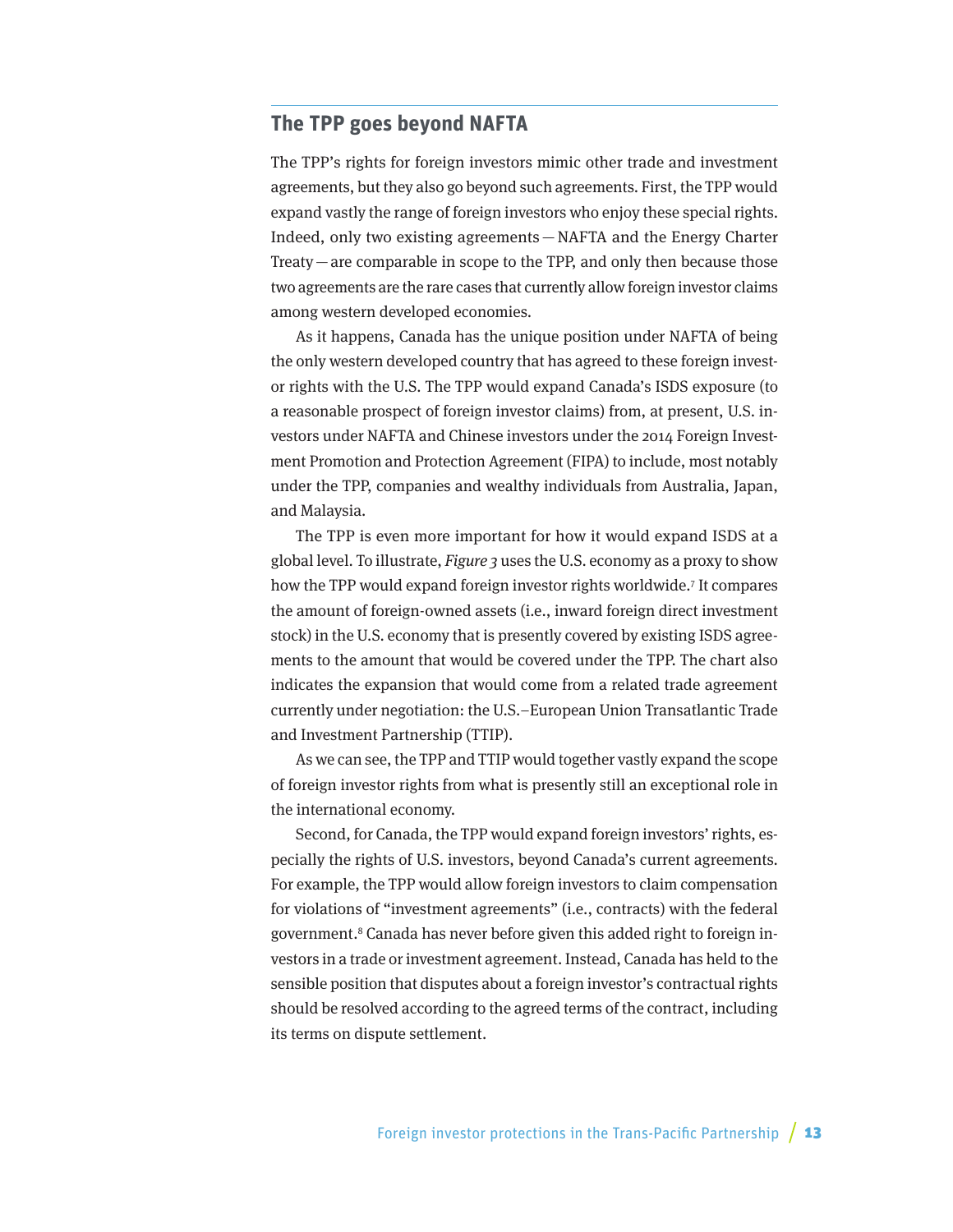

The situation on this point is legally complex, but essentially, by allowing foreign investors to bring international claims for "investment agreements," the TPP would expand the risks for Canadian taxpayers when governments enter into contracts with multinationals to supply goods and services or to deliver or operate privatized services and infrastructure. Federal government contracts would become uniquely enforceable, by foreign companies only, outside Canadian courts if that is what the foreign company preferred, even if the underlying contract referred disputes to Canadian courts. That is risky for taxpayers because, among other things, it allows ISDS arbitrators, who we should recall have a financial interest to encourage foreign investor claims, to award public money to disgruntled foreign companies. The change has potentially wide-ranging implications because procurement contracts or public-private partnerships in Canada would otherwise typically refer disputes to Canadian courts.

By this expansion of foreign investor rights, the TPP would distort the marketplace further in favour of multinationals, by giving them an advantage when they compete for government business. Domestic companies would have to live with the terms of their contracts, while foreign investors, based on the expansive interpretations of ISDS arbitrators on this issue, would have a new TPP right to skirt those terms and resort to their TPP rights instead.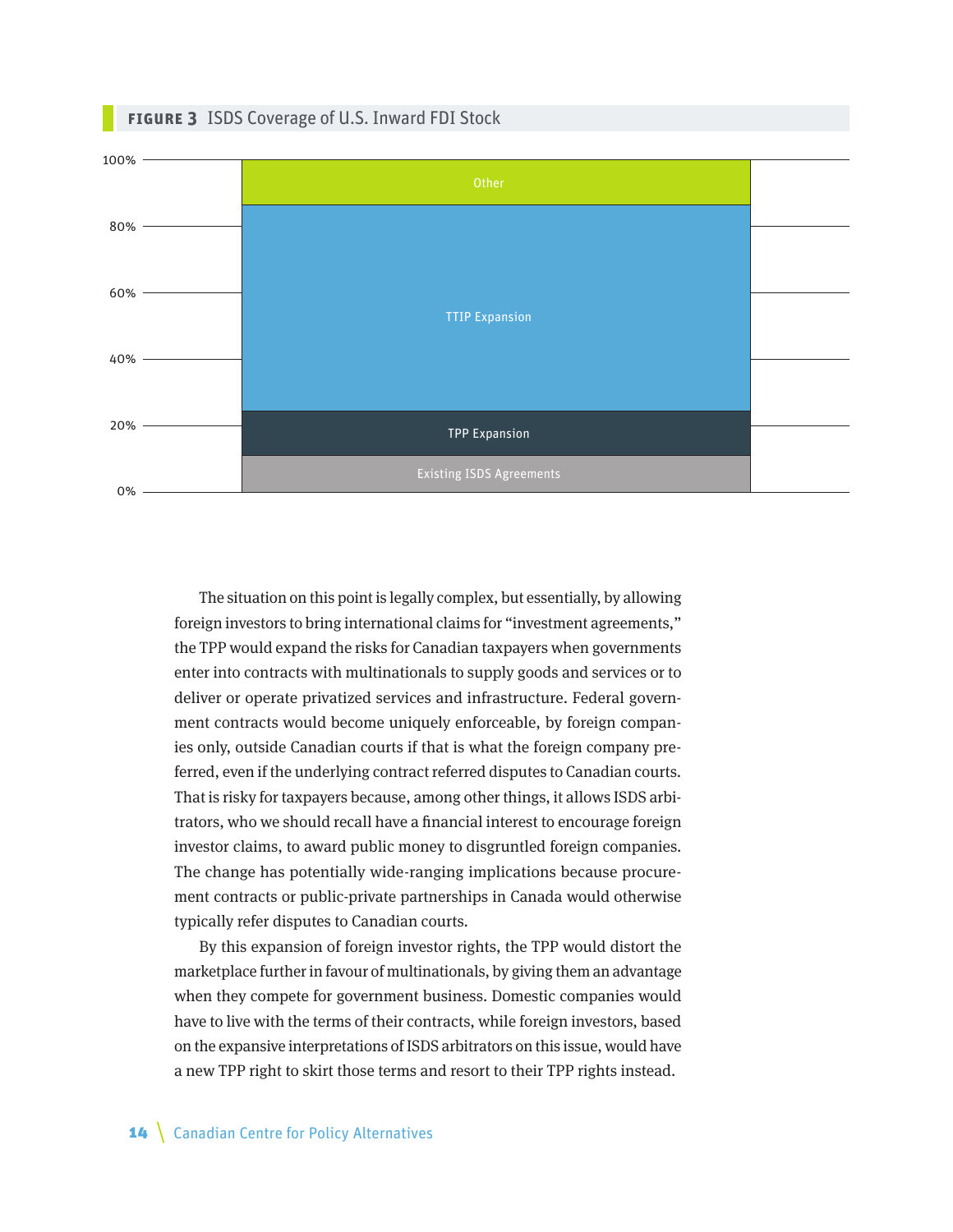<span id="page-14-0"></span>Third, while the TPP mostly reproduces NAFTA's flaws, in situations where the TPP's version of ISDS could provide more regulatory space to countries the reforms are virtually meaningless for Canada because NAFTA is maintained alongside the TPP. Put differently, anything that is new and apparently better in the TPP (such as its exception for some types of anti-smoking measures) is very likely lost because the TPP adds onto, instead of replacing, existing agreements like NAFTA. In this way, the TPP has been designed to create the best of possible legal worlds for foreign investors and the worst for governments, voters, and taxpayers in TPP countries.

To explain further, unlike other treaties in which countries agree explicitly to replace earlier agreements, the TPP "affirms" and thus adds on to existing trade and investment agreements among TPP countries.9 As a result, for Canada, anything that is apparently better in the TPP compared to NAFTA will very likely be lost in practice because a U.S. investor can bring a claim under NAFTA instead of the TPP. Also, anything worse in the TPP would not be displaced by NAFTA because a foreign investor could choose to bring a claim under the TPP. If a foreign investor was unsure which agreement offered the best chance to win compensation, it could bring a claim under the TPP and NAFTA, making a different argument under each and getting compensation if it won under either. I am not being outlandish here; this sort of manoeuvring is common in ISDS.

For this reason, claims by TPP promoters that the deal is more "progressive" than other agreements are highly misleading. The TPP does not replace other agreements no matter how comparably "regressive" they might be. It affirms and adds on to them.

Considering these factors, if it is adopted, the TPP would vastly expand the role of ISDS as a global institution.

# **The TPP would make it harder to regulate the financial sector**

If one compares the TPP to NAFTA, the TPP has more rights for global banks in ISDS. Once again, these added rights come at a potentially huge cost to the public. It appears that TPP negotiators decided that big banks need more, not less, protection from financial regulation.

Specifically, the TPP's financial services chapter allows foreign banks to bring claims for compensation that would not be permitted under NAFTA. Unlike NAFTA, the TPP allows such claims based on the TPP's so-called min-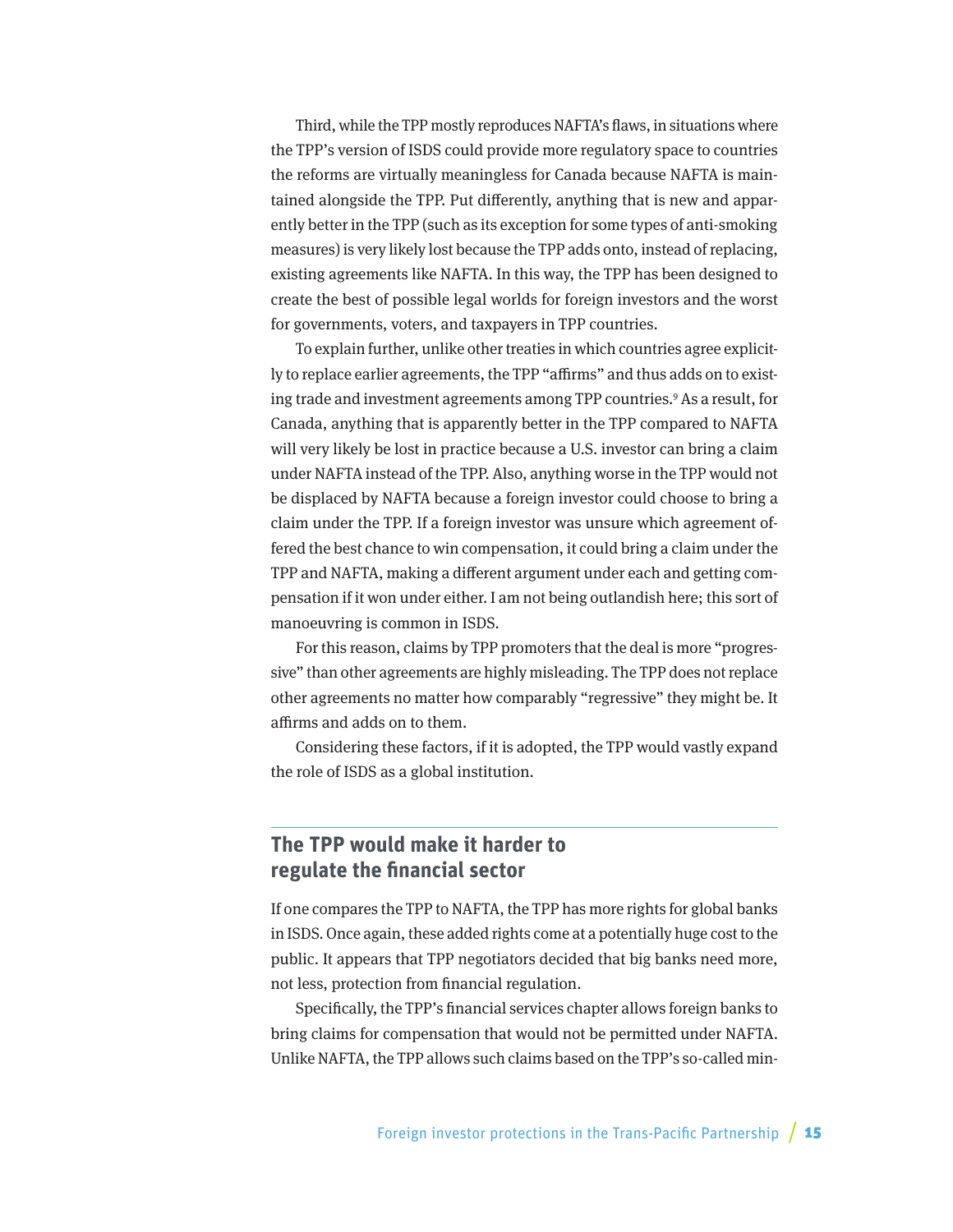## Prudential Regulation and NAFTA

"Certain NAFTA investment protections, such as the controversial 'minimum standard of treatment', do not apply in the financial sector. NAFTA also allows financial regulators to take measures to ensure the integrity and stability of the financial system, even if these regulations violate NAFTA's investment protection rules. This 'prudential carve-out' can be used to block ISDS claims. The TPP, on the other hand, gives ISDS tribunals more power to award public compensation to foreign investors who are allegedly mistreated by financial regulations.

"To illustrate, foreign financial institutions have used ISDS to seek compensation in the context of Europe's financial crisis. In 2008, a Chinese financial services company sued Belgium under a 2005 Belgium–China investment treaty. Ping An, the largest single shareholder in the Belgian-Dutch bank Fortis, alleged that it lost US\$2.3 billion when government authorities, who stepped in to rescue the financial giant, later sold off assets over the objections of minority shareholders.

"While the tribunal ruled against Ping An in May 2015, it did so on jurisdictional grounds and not the merits of the claims of unfair treatment and expropriation. Foreign investors have filed similar ISDS claims against Greece and Cyprus to recover losses incurred under financial restructuring programs."

Canadian Centre for Policy Alternatives

imum standard of treatment for foreign investors.<sup>10</sup> This supposedly "minimum" standard incorporates far-reaching rights for foreign investors to be compensated where they do not receive "fair and equitable treatment" and "full protection and security" from a country. These vaguely worded rights have become notorious after being interpreted expansively by ISDS arbitrators.

By going beyond NAFTA in this way, the TPP would give ISDS arbitrators even more power to award public compensation to banks in a financial crisis, where a government regulates to protect the stability of the financial system. Thus, the TPP would make it harder for financial regulators to predict what arbitrators will decide, years down the road, when a TPP ISDS award is issued. This uncertainty in turn would give banks more leverage behind the scenes to resist regulations when they are devised, at the expense of anyone who may benefit from financial regulation but lacks the power to threaten a costly international claim against the country.

Overall, this change in the TPP is a win for global banks and a loss for financial regulators, and anyone protected by them, in TPP countries (see box: Prudential Regulation and NAFTA).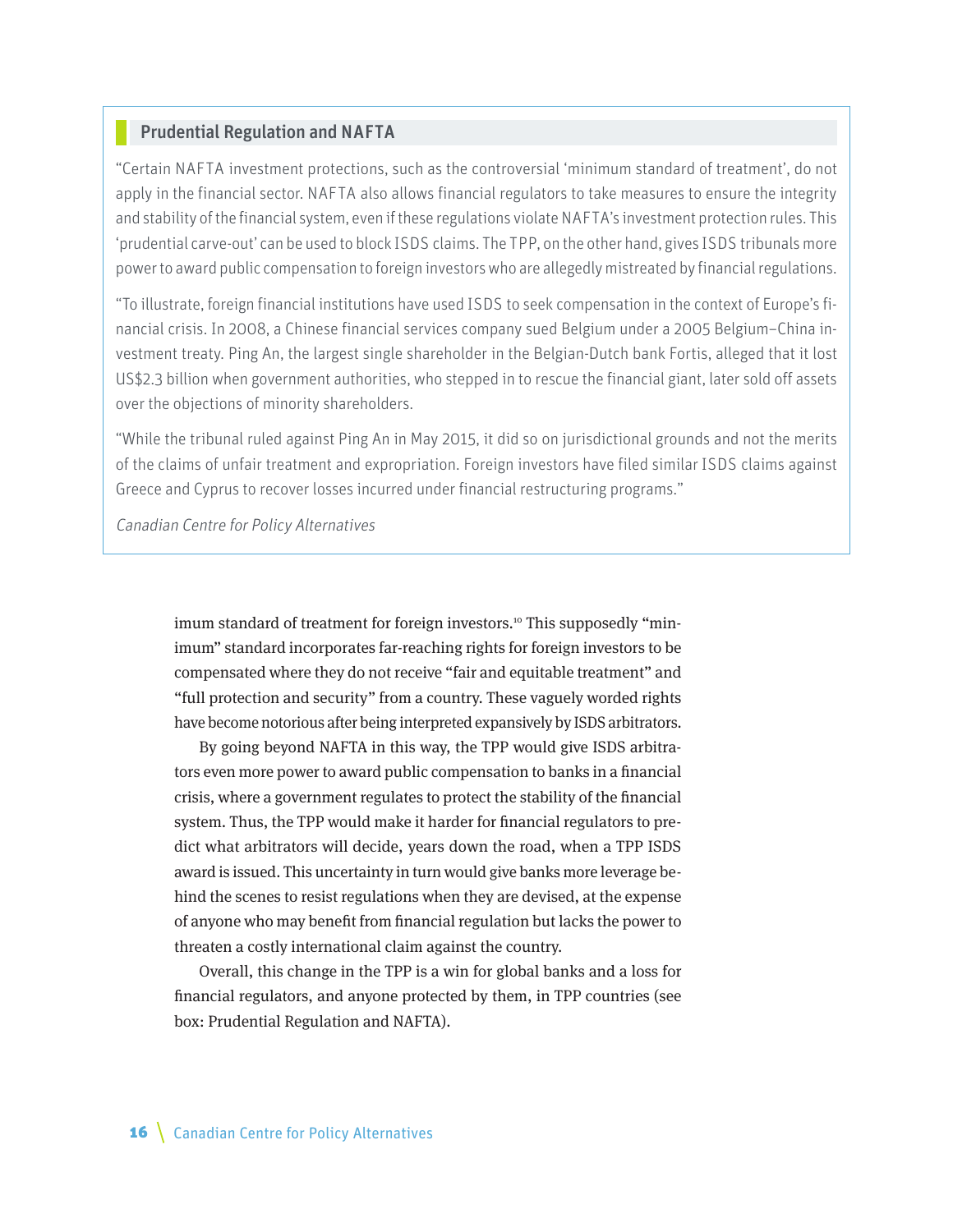# <span id="page-16-0"></span>**Not fair, not independent**

Apart from the details of how the TPP goes beyond NAFTA, there are more fundamental questions at stake in the TPP's expansion of ISDS. The TPP's arbitration process to protect foreign investors contradicts basic principles of judicial independence and fair process. For this reason, it is not compatible with the rule of law.<sup>11</sup>

In particular, the TPP gives for-profit lawyers—sitting as arbitrators—the power to decide what sovereigns can do, and then to award potentially vast amounts of public money to foreign investors. TPP arbitrators are "for profit" because they are paid by the day or by the hour. Unlike judges, they do not have institutional safeguards to remove the evident financial interest to encourage claims by foreign investors. Unlike other kinds of arbitrators, ISDS arbitrators' decisions are subject to little or no scrutiny in any court.

The financial interest of the arbitrators is uniquely present in ISDS arbitration because only one side (the foreign investors) can bring the claims that lead to the arbitrators' appointments and remuneration. Repeat arbitrators in particular have a unique incentive to interpret the law in ways that encourage foreign investors to bring more claims. Missing are the judicial safeguards of a set salary, secure tenure, an objective method of case assignment, a prohibition on working on the side as a lawyer or arbitrator, and so on.

Worse, the TPP arbitration process is procedurally unfair because, with the exception of the foreign investor and national government of the sued country, it denies full standing to other parties who have a legal interest in the process. That is, anyone else who has a legal interest in the case is not give full rights to access documents, submit evidence, and make arguments.

This concern about unfairness is not hypothetical. In various ISDS cases, parties have been affected directly by the arbitration, such as where a provincial government's decision is challenged and its reputation questioned, where an Indigenous community's land claim overlaps with a foreign investor's, or where an individual is accused of involvement in corrupt activities.12 All of these parties have a direct interest in the proceedings, but no right to standing.

From the perspective of judicial independence and fair process, these are serious flaws in the ISDS process laid out in the TPP.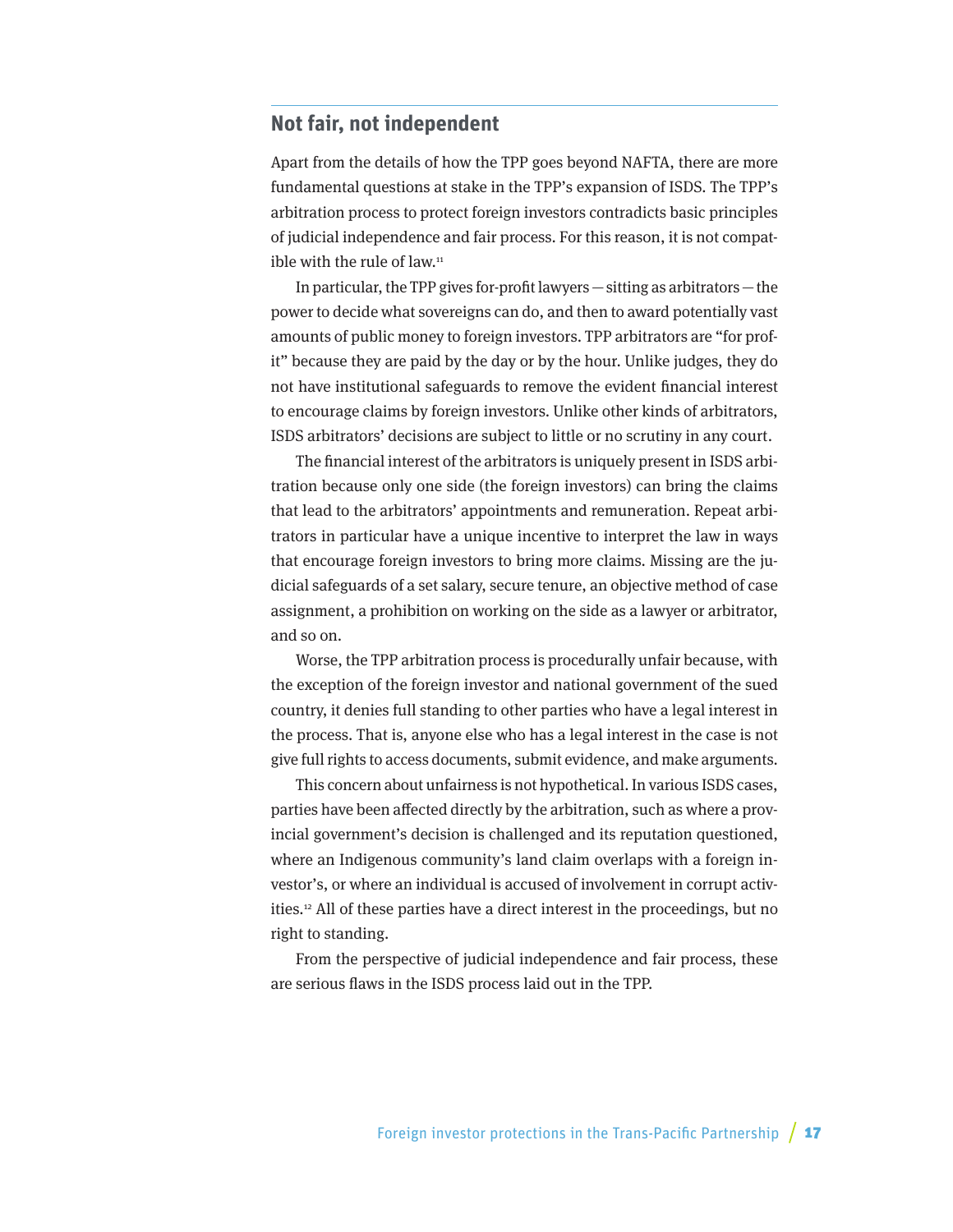# <span id="page-17-0"></span>**The price tag on democracy and regulation**

The TPP would take us in the wrong direction and be very difficult to reverse. It would expand the transfer of power to ISDS arbitrators from legislatures, governments, and courts. The arbitrators would not be accountable like a legislature. They would not be capable of regulating like a government. They would not be independent or fair like a court.

At the core of the TPP's threat to democracy and regulation is the uncertain and potentially huge price tag that its ISDS process would put on any law or regulation that is opposed by a large multinational company or a billionaire investor. The problem is not that foreign investors would be too big to fail; it is that the TPP would make the biggest and richest ones too risky to regulate.

The TPP was an opportunity for countries to step back from and reform the flawed system of foreign investor rights and ISDS. Instead, the TPP would expand the system massively. That decision is reason enough to reject the TPP in order to protect the established institutions of democracy, sovereignty, and the rule of law in TPP countries.

### **Notes**

**1** For a list of recent cases: Scott Sinclair. "NAFTA Chapter 11 Investor–State Disputes to January 1, 2015," Canadian Centre for Policy Alternatives, January 14, 2015.

**2** Gus Van Harten. Sovereign Choices and Sovereign Constraints. Oxford University Press. 2013.

**3** For a further discussion: Gus Van Harten. Investment Treaty Arbitration and Public Law. Oxford University Press. 2007.

**4** Gus Van Harten and Pavel Malysheuski. "Who Has Benefited Financially from Investment Treaty Arbitration? An Evaluation of the Size and Wealth of Claimants." Osgoode Legal Studies Research Paper No. 14, 2016. January 11, 2016. Available at: [http://papers.ssrn.com/sol3/papers.](http://papers.ssrn.com/sol3/papers.cfm?abstract_id=2713876) [cfm?abstract\\_id=2713876](http://papers.ssrn.com/sol3/papers.cfm?abstract_id=2713876).

**5** David Gaukrodger and Kathryn Gordon. "Investor-State Dispute Settlement: A Scoping Paper for the Investment Policy Community." OECD Working Papers on International Investment 2012/03. OECD Publishing (2012). Available at: [http://www.oecd.org/investment/investment](http://www.oecd.org/investment/investment-policy/WP-2012_3.pdf)[policy/WP-2012\\_3.pdf.](http://www.oecd.org/investment/investment-policy/WP-2012_3.pdf)

**6** Gus Van Harten and Dayna Nadine Scott. "Investment Treaties and the Internal Vetting of Regulatory Proposals: A Case Study from Canada." Journal of International Dispute Settlement, volume 7(1) (2016).

**7** Data compiled by author by comparing U.S. treaties currently in force that allow for ISDS claims to the most recent annual OECD data (for 2012) on U.S. FDI positions: OECD.stat. FDI positions by partner country (2012). Available at: [https://stats.oecd.org/Index.aspx?DataSetCode=FDI\\_](https://stats.oecd.org/Index.aspx?DataSetCode=FDI_FLOW_PARTNER) [FLOW\\_PARTNER.](https://stats.oecd.org/Index.aspx?DataSetCode=FDI_FLOW_PARTNER)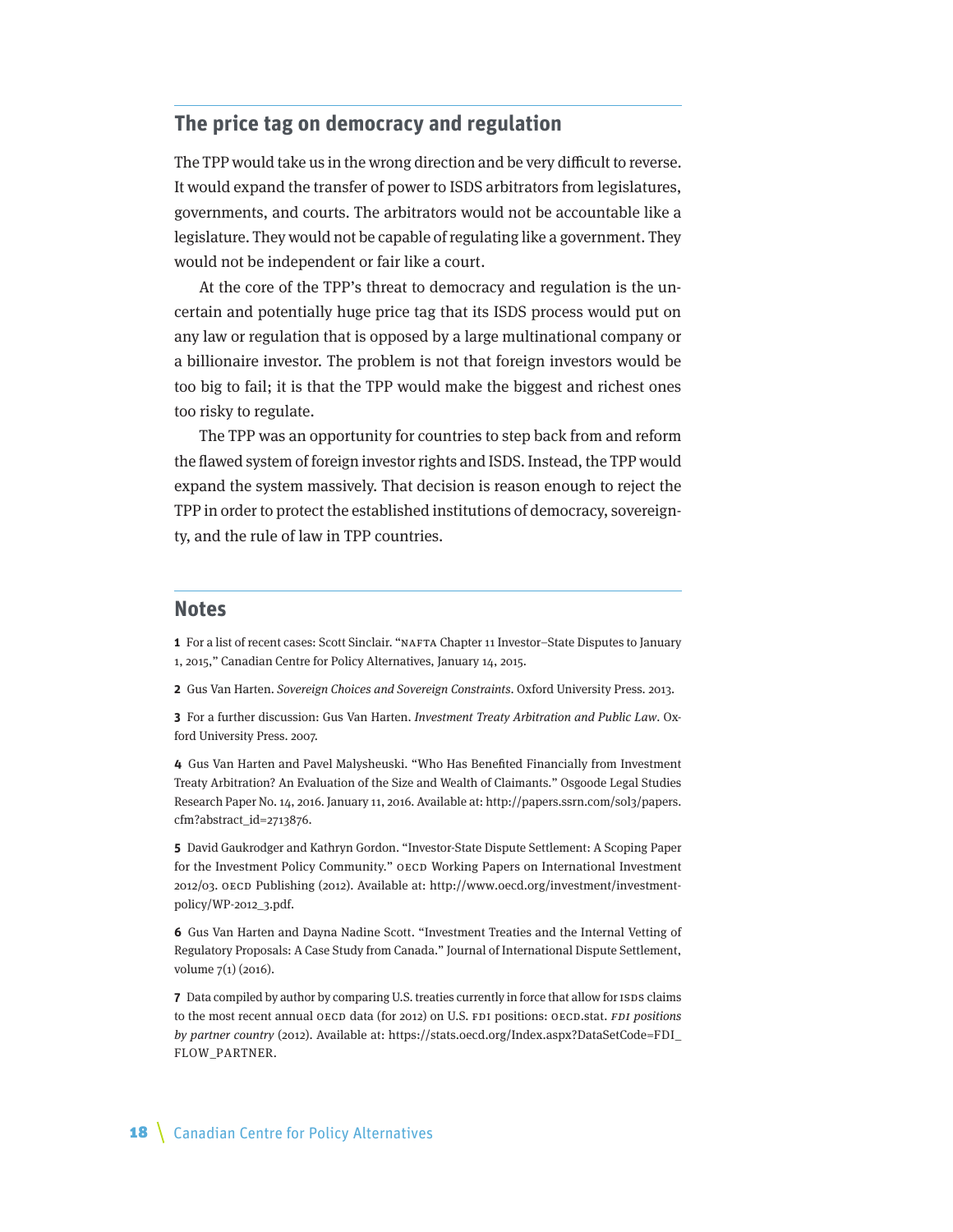**8** Trans-Pacific Partnership (TPP) text. Article 9.18(1)(a)(i)(C). Available at: [https://ustr.gov/sites/](https://ustr.gov/sites/default/files/TPP-Final-Text-Investment.pdf) [default/files/TPP-Final-Text-Investment.pdf](https://ustr.gov/sites/default/files/TPP-Final-Text-Investment.pdf).

**9** Trans-Pacific Partnership (TPP) text. Article 1.2(1)(b). Available at: [https://ustr.gov/sites/](https://ustr.gov/sites/default/files/TPP-Final-Text-Investment.pdf) [default/files/TPP-Final-Text-Investment.pdf](https://ustr.gov/sites/default/files/TPP-Final-Text-Investment.pdf).

**10** Trans-Pacific Partnership (TPP) text. Article 11.2(2). Available at: [https://ustr.gov/sites/](https://ustr.gov/sites/default/files/TPP-Final-Text-Investment.pdf) [default/files/TPP-Final-Text-Investment.pdf](https://ustr.gov/sites/default/files/TPP-Final-Text-Investment.pdf). Compare: North American Free Trade Agreement (NAFTA). Article 1401(2). Available at: [http://www.international.gc.ca/trade-agreements-accords](http://www.international.gc.ca/trade-agreements-accords-commerciaux/agr-acc/nafta-alena/text-texte/toc-tdm.aspx?lang=eng)[commerciaux/agr-acc/nafta-alena/text-texte/toc-tdm.aspx?lang=eng.](http://www.international.gc.ca/trade-agreements-accords-commerciaux/agr-acc/nafta-alena/text-texte/toc-tdm.aspx?lang=eng)

**11** For further discussion: Gus Van Harten. "Investment Treaty Arbitration, Procedural Fairness, and the Rule of Law." In Stephan Schill (ed.). International Investment Law and Comparative Public Law. Oxford University Press. 2010.

**12** Gus Van Harten. "The EC and UNCTAD Reform Agendas: Do They Ensure Independence, Openness, and Fairness in Investor-State Arbitration?" In Steffen Hindelang and Markus Krajewski (eds). Shifting Paradigms in International Investment Law. Oxford University Press. 2016.